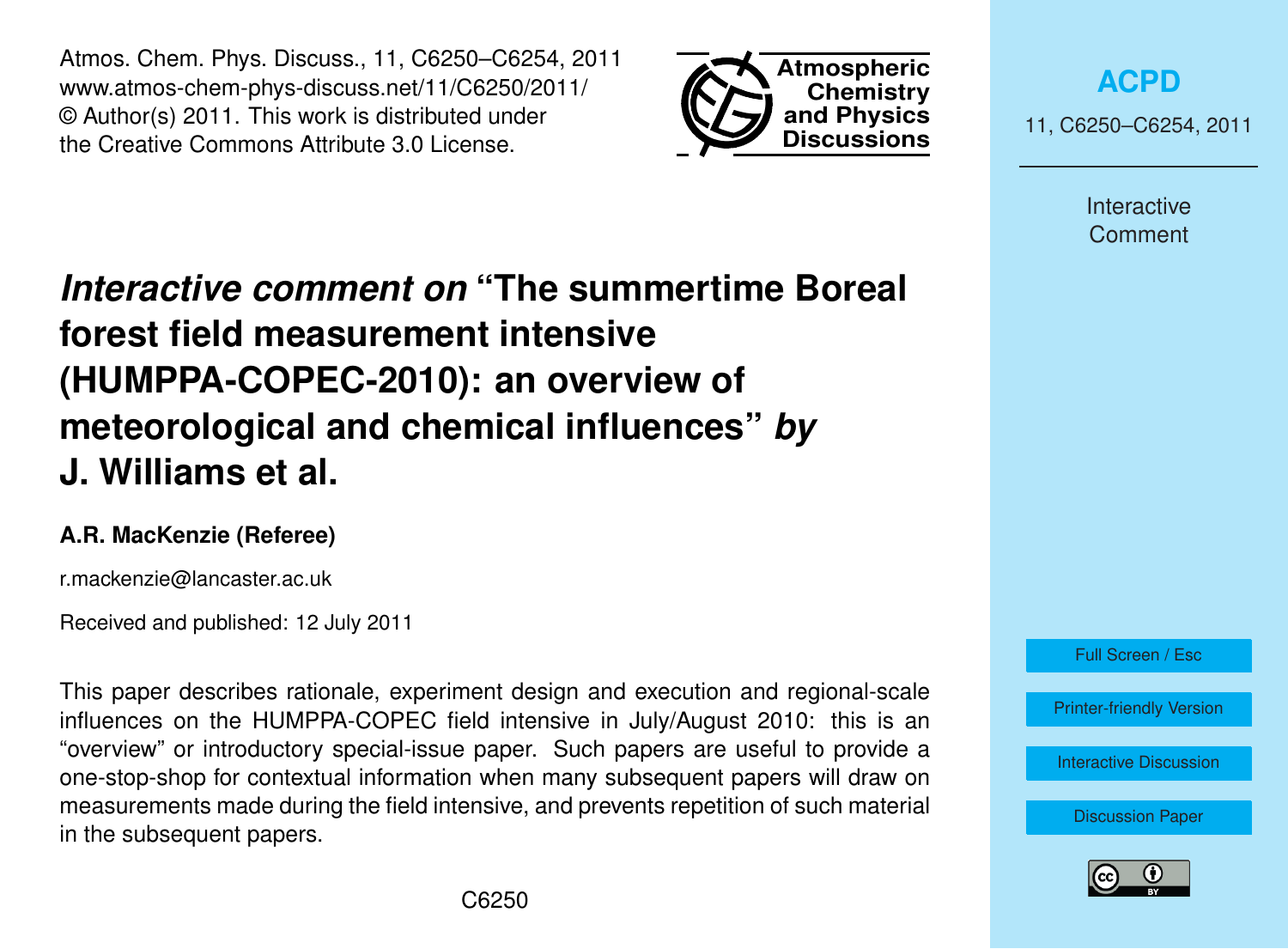The experimental methodology set out in the paper is very high calibre. I expect that the campaign will yield many interesting results. I recommend this paper for publication subject to the following points being addressed.

Section 2 reads well and gives a clear account of the science targets of HUMPPA-COPEC. However, I think the text takes the wrong perspective in several places, and sounds more like a proposal than a paper written after the event: P15929, lines 13- 15, for example. The sentence on lines 9-11 of the following page is also written from the wrong perspective: the authors should be able to say by now whether or not the HUMPPA-COPEC measurements can be compared to theoretical nucleation rates. See also p15932, line 2.

Given the arguments of section 2.8 and the potential importance of segregation of bVOC-laden air and OH-laden air (Pugh et al., Atmos. Chem. Phys., 11, 4121-4134, 2011, and references therein), there should be a more precise discussion of inlet positions in section 3.

The relevance of the high temperatures during the campaign for understanding forest biogeochemistry under climate change is over-stated, I think. Living systems respond differently to short-term and long-term stresses. The passages in the abstract, section 4.1 and Conclusions should explain the extent to which a short high temperature event is like climate change, or these sentences should be dropped.

I would like the Conclusions to mirror the substantive results from the foregoing discussion: that three distinct chemistry-transport regimes were identified (see my comments on Figure 3a and associated text, below); that the boundary layer was surprisingly low (see my comments regarding p15937, below); and that the sawmill increased the extent of "VOC:NOx space" encountered, hence providing a more rigorous test of our understanding of photochemistry (see my comments on p15940, below).

P15924, line 4: I think "comprises" does not take "of"; the confusion may be with "is comprised of"

11, C6250–C6254, 2011

Interactive **Comment** 



[Printer-friendly Version](http://www.atmos-chem-phys-discuss.net/11/C6250/2011/acpd-11-C6250-2011-print.pdf)

[Interactive Discussion](http://www.atmos-chem-phys-discuss.net/11/15921/2011/acpd-11-15921-2011-discussion.html)

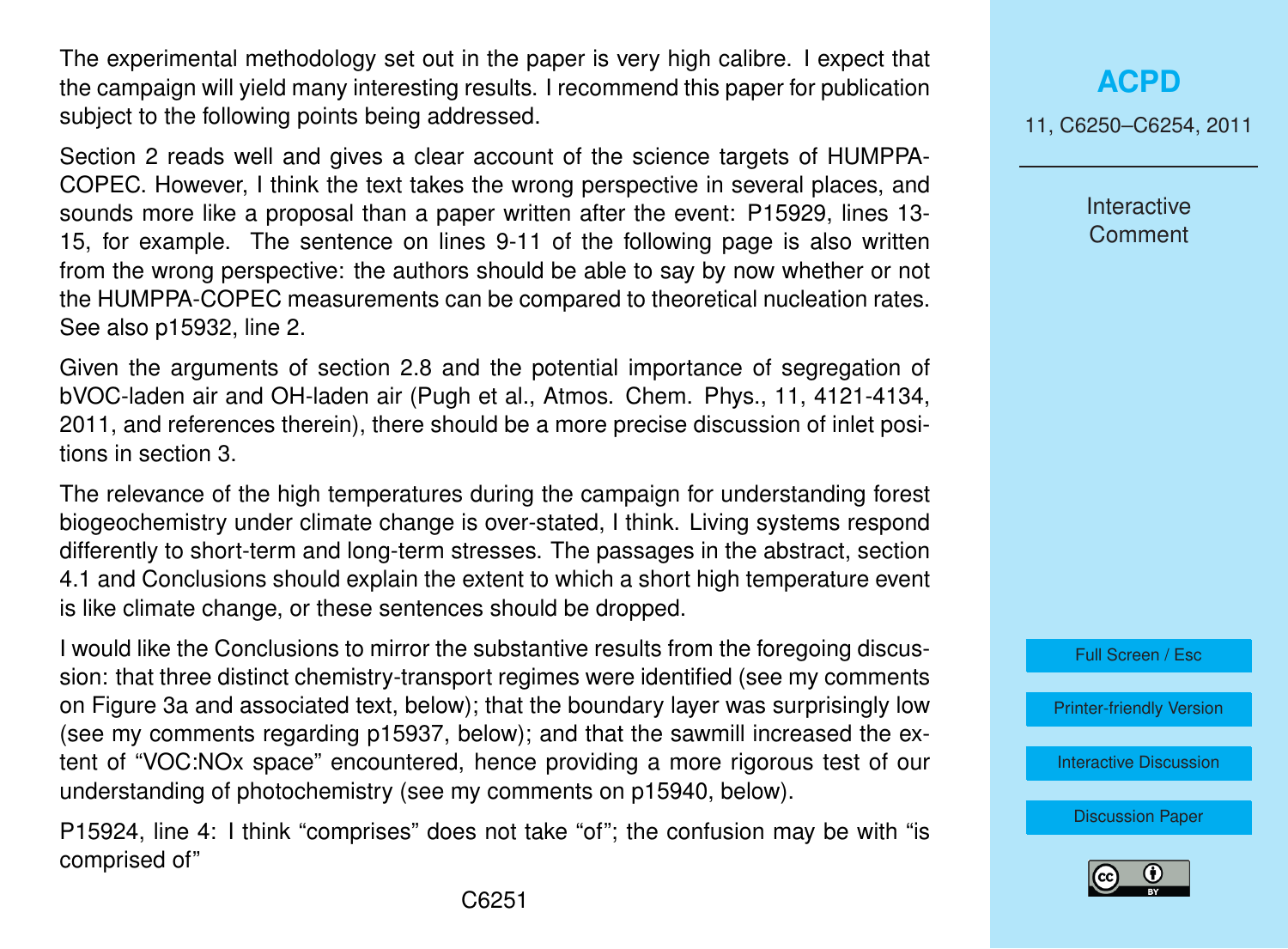P15926, line 22: Are PTR-MS and GC-PID really instruments to measure "reactivity"?

P15930, line 18: might "biochemically distinct" capture the significance here and help distinguish the responses in pollinators etc from the atmospheric chemistry? Could the sentence beginning on line 25 be re-written to be a little more explanatory? The abstract of the Stokes et al paper contains much clearer descriptions of the experimental results and their implications.

P15931, line 9: it is of course NOx and VOCs that are necessary for ozone production. This sentence is a bit too vague. The sentence beginning on line 14 has been broken in half.

P15931/15932: the study of Pugh et al. (Atmos. Chem. Phys., 10, 279–298, 2010, www.atmos-chem-phys.net/10/279/2010/) provides further discussion of processes that are important when trying to reconcile measured and modelled NO, biogenic VOCs, OH, etc.

P15932, line 12: "origin in the vertical"? Could this be re-phrased for clarity? What constitutes a "failed event" is not made clear at line 16 – connect to p15941, line 24. I expected to see a reference to a special-issue paper on line 24 or 25.

P15934, line 8: rather than "direct flux measurements" could the flux method be given ((disjunct) (virtual) eddy covariance, presumably).

Figure 1c is a bit too small for my eyes, even when I'm reading the ACPD pdf fullscreen. I think you could increase the size of Fig1(c) relative to 1(a) and 1(b) without harming the overall aesthetics.

Figure 3a. I get the general drift of this graphic, but wonder if it might have more value if it was clear how to interpret the arrows. Are we to assume that air parcel trajectories stayed inside these arrows for their 3-day duration or is there another criterion for their classification? Is the blunt end of the arrow the average distance travelled in 3 days? Where is the other 15.3% of air-parcel trajectories? I think I would pre11, C6250–C6254, 2011

Interactive **Comment** 



[Printer-friendly Version](http://www.atmos-chem-phys-discuss.net/11/C6250/2011/acpd-11-C6250-2011-print.pdf)

[Interactive Discussion](http://www.atmos-chem-phys-discuss.net/11/15921/2011/acpd-11-15921-2011-discussion.html)

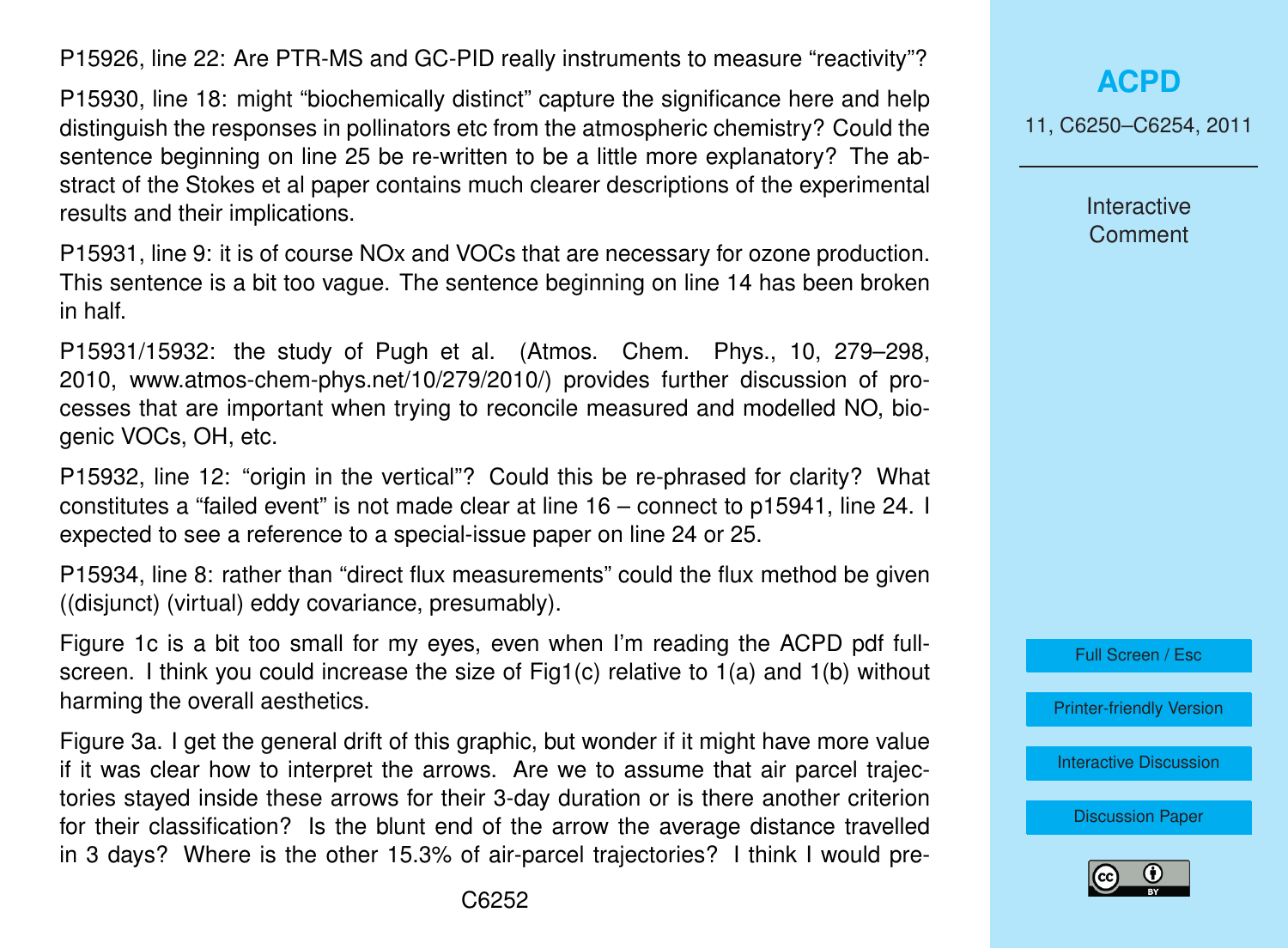fer a graphic that didn't raise so many questions. Please also include in the figure or main text some information on the vertical transport by air parcels. Are these trajectories isentropic, isobaric, or kinematic (model vertical velocity)? I expect that many trajectories started at 25m agl crash into the ground before 3 days, how has this been handled in your statistics? It is particularly important to be precise about the trajectory analysis because it forms the basis of an extended discussion over pages 19535 and 19536. Note that a citation is expected for use of hysplit trajectory data in papers: see http://ready.arl.noaa.gov/HYSPLIT\_traj.php.

P15935, line 19: should say "wind directions measured at xx m at the site", surely. Could Figure 3b have the average histogram for this period in previous years so that the anomalous nature of 2010 could be seen easily?

P15935, line 20: as teachers we generally discourage use of "stable" in this context in meteorology – "steady" or "persistent" is less ambiguous.

P15936, lines 4-5. This sentence is not very clear. It is not the year that has a southerly component, but trajectories or winds in that year. Does 74.4% mean this fraction more than the average of other years or this fraction of all winds in 2010? You do not need to be equivocal about whether the southerly winds bring warm air, you can test this statistically with your data and report how much warmer the air was when coming from the south.

P15936, line 28: please name the characteristic turbulent timescale used and/or provide the equation.

P15937, line 3: Is the maximum potential temperature gradient really the only criterion used? At 10am in Figure 4 it looks as if the theta gradient at the top of the domain is at least as big as that at 1000 m.

P15937, line 6: is the boundary layer growth rate or maximum depth of boundary layer being referred to here? I would like to see a slightly more precise discussion

## **[ACPD](http://www.atmos-chem-phys-discuss.net)**

11, C6250–C6254, 2011

Interactive **Comment** 

Full Screen / Esc

[Printer-friendly Version](http://www.atmos-chem-phys-discuss.net/11/C6250/2011/acpd-11-C6250-2011-print.pdf)

[Interactive Discussion](http://www.atmos-chem-phys-discuss.net/11/15921/2011/acpd-11-15921-2011-discussion.html)